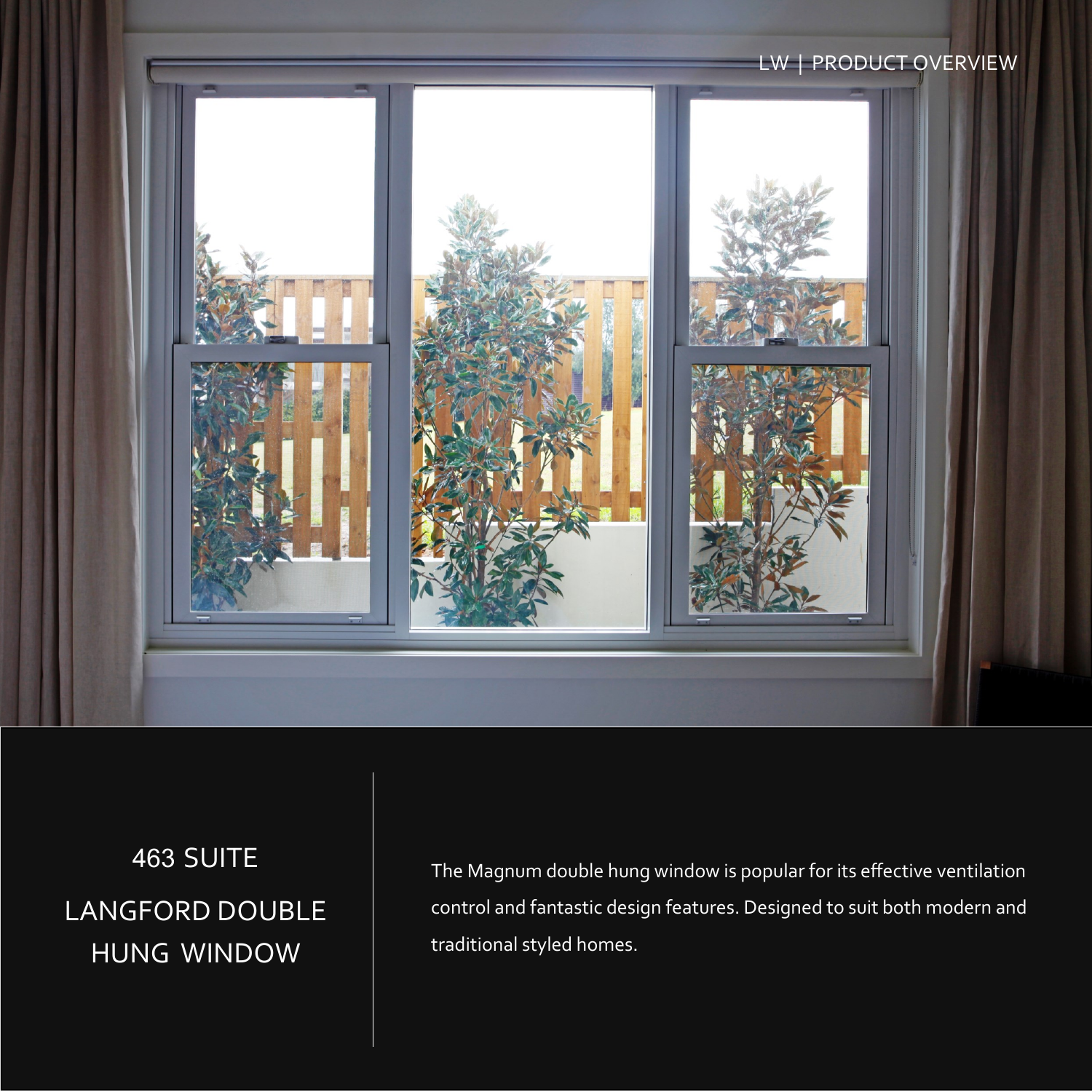

## **PRODUCT FEATURES**

Custom made sizes to suit your requirement's. The 102mm frame and wide sashes give the window a bold look, similar to a traditional timber window.

The clean lines ensures that the widow suits a modern design, but has the option of sash horns or colonial bars that can be added for a more traditional style.

All windows come with key locks as standard with a range of hardware colours including colour match powdercoat.

The suite is designed to carry a variety of glass types for sound reduction and temperature control, including double glazed.

The flyscreen recessed is integrated into the frame and is easily removed for cleaning.

Sashes can tilt inwards to allow the outside face of the glass to be easily cleaned.

Certified to comply with up to BAL40 bushfire level.

## For further information please contact the office